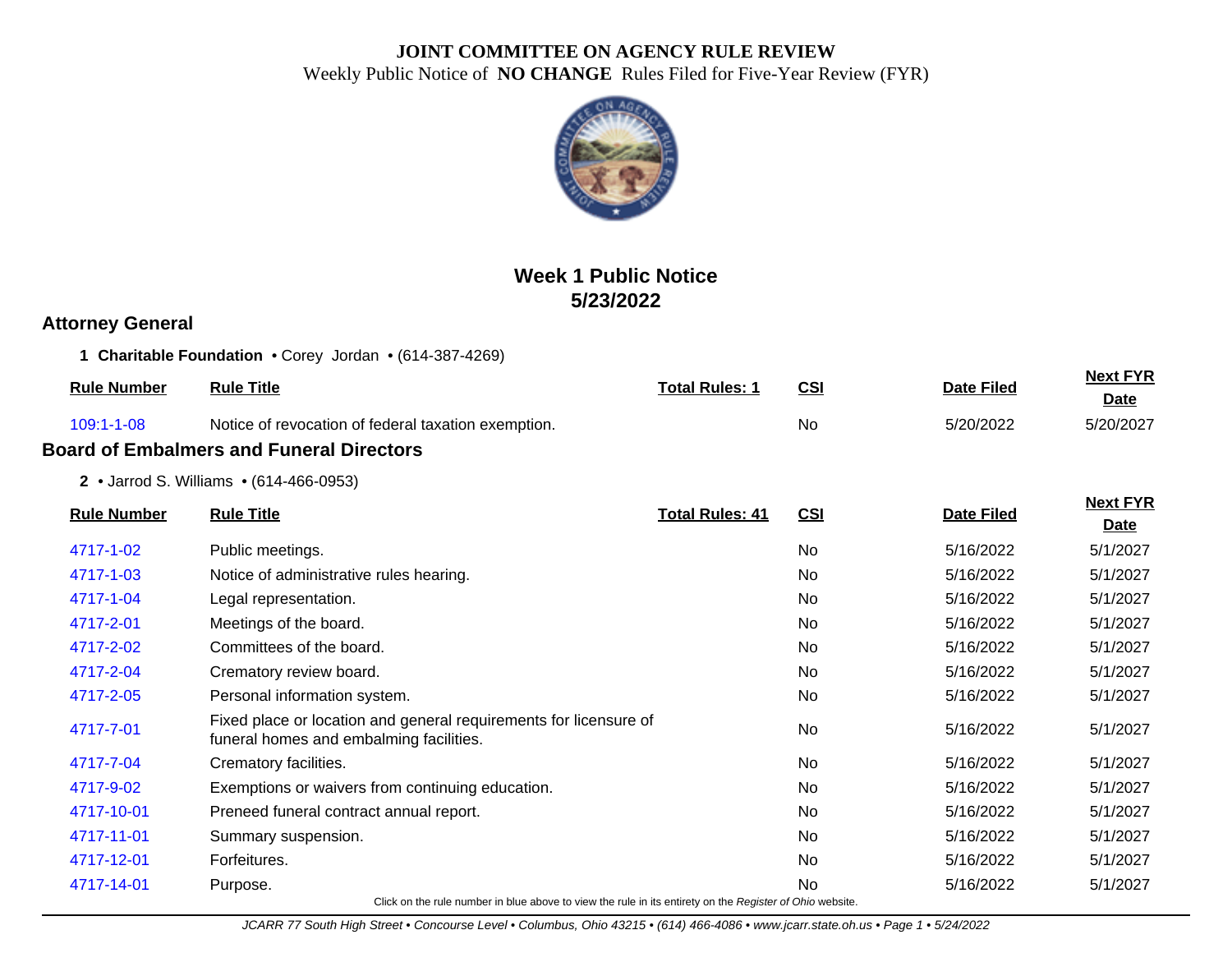| 4717-14-02 | Scope.                                                                                  | No        | 5/16/2022 | 5/1/2027 |
|------------|-----------------------------------------------------------------------------------------|-----------|-----------|----------|
| 4717-14-03 | Automated reporting and preneed payment system.                                         | No        | 5/16/2022 | 5/1/2027 |
| 4717-14-04 | Licensee registration requirements.                                                     | No        | 5/16/2022 | 5/1/2027 |
| 4717-14-05 | Requirements for authorization as an institutional depositor.                           | No        | 5/16/2022 | 5/1/2027 |
| 4717-14-06 | Institutional depositor registration requirements.                                      | <b>No</b> | 5/16/2022 | 5/1/2027 |
| 4717-14-07 | Information required for submission.                                                    | No        | 5/16/2022 | 5/1/2027 |
| 4717-14-09 | Fund deposits.                                                                          | No        | 5/16/2022 | 5/1/2027 |
| 4717-14-10 | Record keeping.                                                                         | <b>No</b> | 5/16/2022 | 5/1/2027 |
| 4717-14-11 | Fund administrator.                                                                     | No        | 5/16/2022 | 5/1/2027 |
| 4717-14-12 | Investigation of reimbursement claims.                                                  | No        | 5/16/2022 | 5/1/2027 |
| 4717-14-13 | Application for reimbursement.                                                          | No        | 5/16/2022 | 5/1/2027 |
| 4717-14-14 | Reimbursement.                                                                          | No        | 5/16/2022 | 5/1/2027 |
| 4717-14-15 | Subrogation.                                                                            | No        | 5/16/2022 | 5/1/2027 |
| 4717-14-16 | Requests and release of records.                                                        | No        | 5/16/2022 | 5/1/2027 |
| 4717-14-17 | Annual preneed recovery fund report.                                                    | <b>No</b> | 5/16/2022 | 5/1/2027 |
| 4717-15-01 | Crematory operator permit.                                                              | No        | 5/16/2022 | 5/1/2027 |
| 4717-15-02 | Renewal of crematory operator permit.                                                   | <b>No</b> | 5/16/2022 | 5/1/2027 |
| 4717-15-03 | Board approved certification process for crematory operation<br>certification programs. | No        | 5/16/2022 | 5/1/2027 |
| 4717-15-04 | Crematory operation certification program requirements.                                 | No        | 5/16/2022 | 5/1/2027 |
| 4717-15-05 | Crematory operator permit education.                                                    | No        | 5/16/2022 | 5/1/2027 |
| 4717-15-06 | Crematory operator permit identification card and display.                              | <b>No</b> | 5/16/2022 | 5/1/2027 |
| 4717-15-07 | Crematory operator permit refresher course.                                             | No        | 5/16/2022 | 5/1/2027 |
| 4717-17-01 | Definitions.                                                                            | <b>No</b> | 5/16/2022 | 5/1/2027 |
| 4717-17-02 | Purpose.                                                                                | No        | 5/16/2022 | 5/1/2027 |
| 4717-17-03 | Reimbursement application form.                                                         | No        | 5/16/2022 | 5/1/2027 |
| 4717-17-04 | Eligibility requirements.                                                               | No        | 5/16/2022 | 5/1/2027 |
| 4717-17-06 | Reimbursements.                                                                         | No        | 5/16/2022 | 5/1/2027 |
|            |                                                                                         |           |           |          |

#### **Department of Administrative Services**

**3 Division of Human Resources** • Thomas Dunn • (614-466-5640)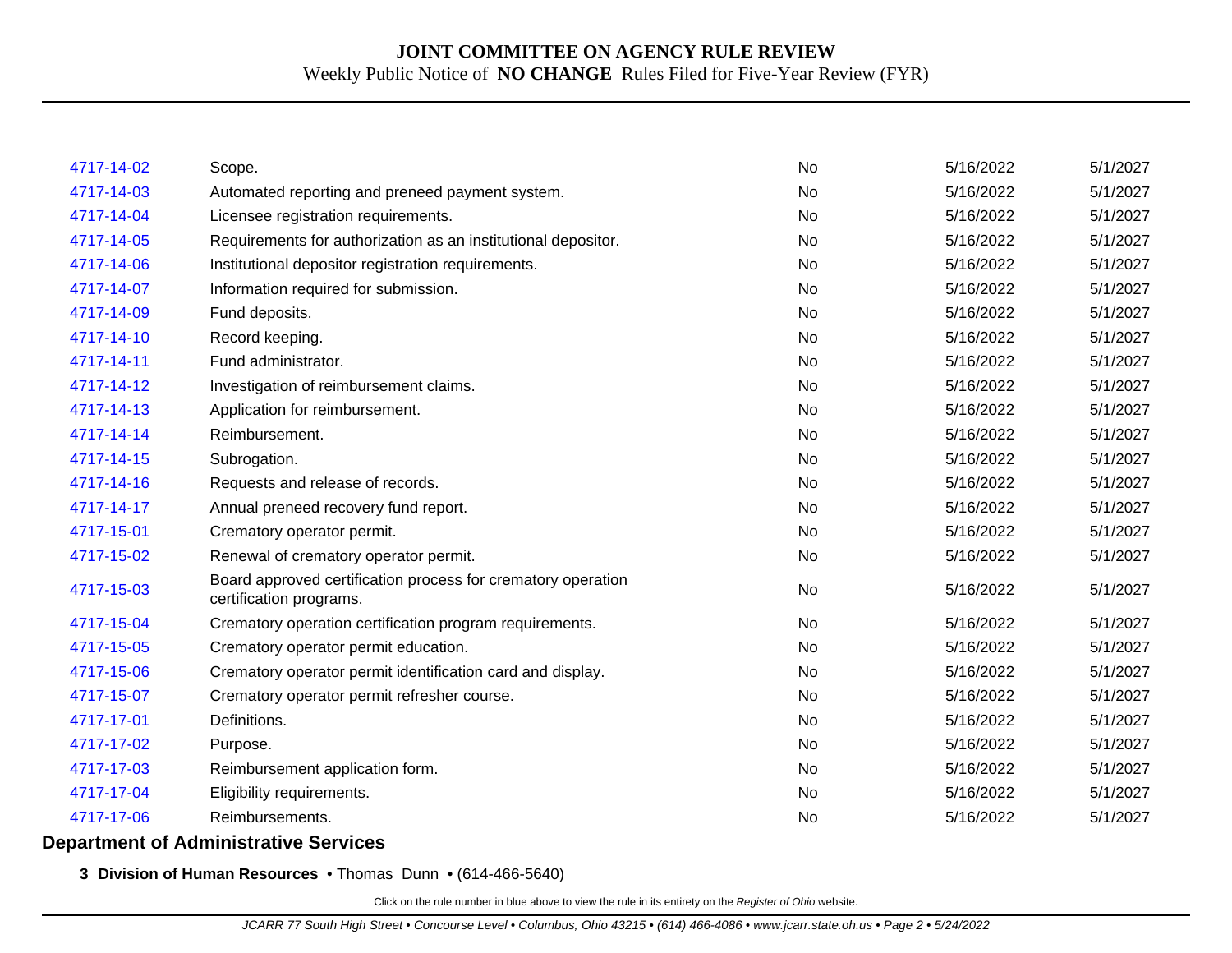| <b>Rule Number</b> | <b>Rule Title</b> | <b>Total Rules: 1</b> | <u>CS</u> | <b>Date Filed</b> | <b>Next FYR</b><br><b>Date</b> |
|--------------------|-------------------|-----------------------|-----------|-------------------|--------------------------------|
| 123:1-72-01        | Definitions.      |                       | <b>Nc</b> | 5/16/2022         | 5/16/2027                      |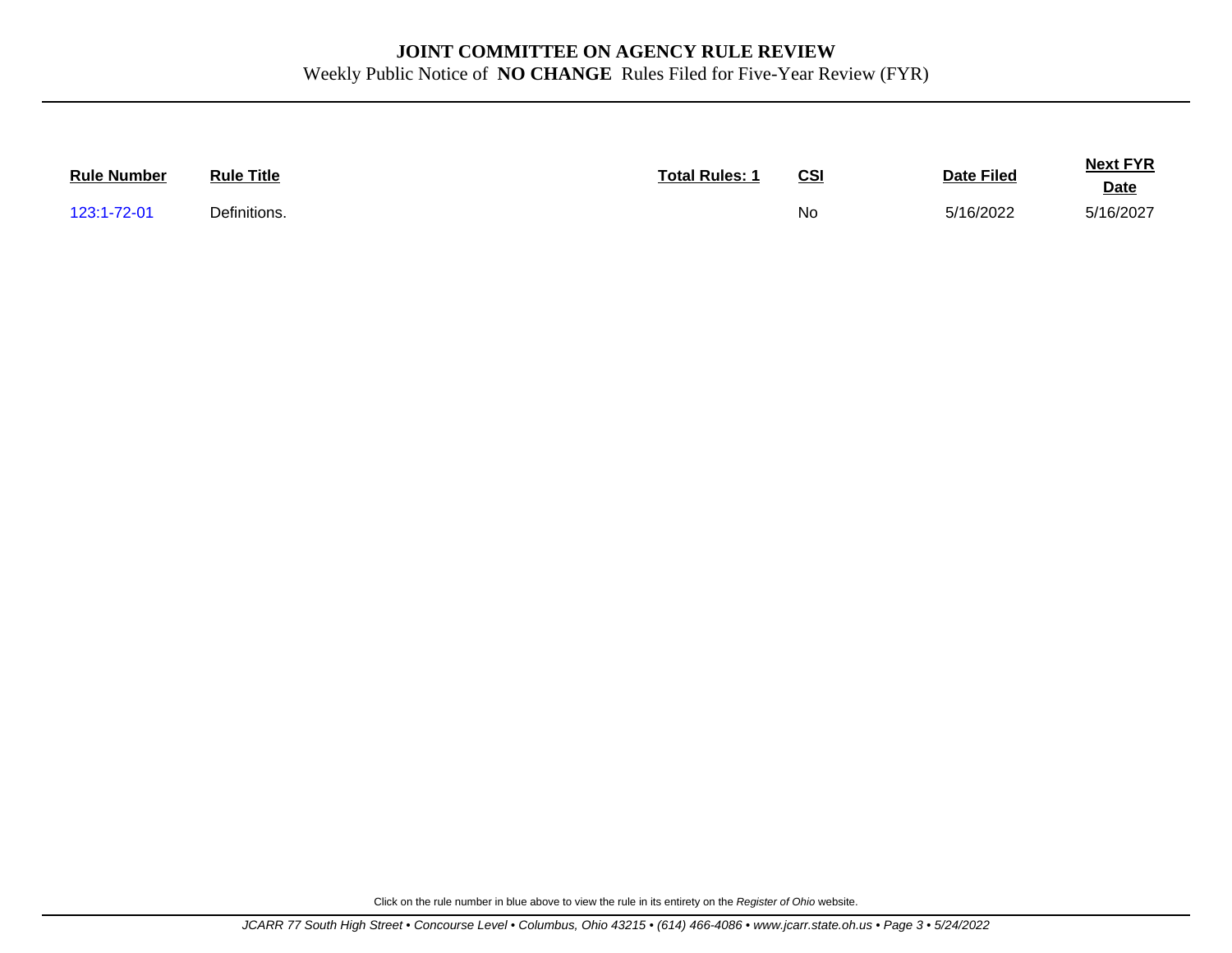## **Week 2 Public Notice 5/23/2022**

### **Bureau of Workers' Compensation**

**4** • Aniko Nagy • (614-466-3293)

| <b>Rule Number</b> |            | <b>Rule Title</b>                                                                                                          | <b>Total Rules: 11</b> |            |                   | <b>Next FYR</b> |  |
|--------------------|------------|----------------------------------------------------------------------------------------------------------------------------|------------------------|------------|-------------------|-----------------|--|
|                    |            |                                                                                                                            |                        | <u>CSI</u> | <b>Date Filed</b> | Date            |  |
|                    | 4123-16-01 | Definitions.                                                                                                               |                        | <b>No</b>  | 5/11/2022         | 5/1/2027        |  |
|                    | 4123-16-02 | Personal information systems.                                                                                              |                        | No.        | 5/11/2022         | 5/1/2027        |  |
|                    | 4123-16-03 | Privacy officer.                                                                                                           |                        | No         | 5/11/2022         | 5/1/2027        |  |
|                    | 4123-16-05 | Collection, maintenance and use of only personal information<br>which is necessary and relevant.                           |                        | <b>No</b>  | 5/11/2022         | 5/1/2027        |  |
|                    | 4123-16-06 | Maintenance of personal information which is accurate, relevant,<br>timely and complete.                                   |                        | <b>No</b>  | 5/11/2022         | 5/1/2027        |  |
|                    | 4123-16-07 | Notice to persons asked to supply personal information.                                                                    |                        | No         | 5/11/2022         | 5/1/2027        |  |
|                    | 4123-16-08 | Data subject's right to inspect personal information.                                                                      |                        | No.        | 5/11/2022         | 5/1/2027        |  |
|                    | 4123-16-09 | Investigation of data subject's dispute of the accuracy,<br>relevance, timeliness or completeness of personal information. |                        | <b>No</b>  | 5/11/2022         | 5/1/2027        |  |
|                    | 4123-16-10 | Participation in interconnected or combined systems.                                                                       |                        | No.        | 5/11/2022         | 5/1/2027        |  |
|                    | 4123-16-11 | Security precautions.                                                                                                      |                        | <b>No</b>  | 5/11/2022         | 5/1/2027        |  |
|                    | 4123-16-12 | Privacy instruction for department employees.                                                                              |                        | No.        | 5/11/2022         | 5/1/2027        |  |
|                    |            |                                                                                                                            |                        |            |                   |                 |  |

#### **Department of Health**

**5 Radiation Control** • Alicyn Carrel • (614-752-8451)

| <b>Rule Number</b>                                                                                       | <b>Rule Title</b>                           | <b>Total Rules: 19</b> | <u>CSI</u> | <b>Date Filed</b> | <b>Next FYR</b> |  |  |  |
|----------------------------------------------------------------------------------------------------------|---------------------------------------------|------------------------|------------|-------------------|-----------------|--|--|--|
|                                                                                                          |                                             |                        |            |                   | <b>Date</b>     |  |  |  |
| 3701:1-44-01                                                                                             | Definitions.                                |                        | Yes        | 5/13/2022         | 5/13/2027       |  |  |  |
| 3701:1-44-02                                                                                             | Purpose and scope.                          |                        | Yes        | 5/13/2022         | 5/13/2027       |  |  |  |
| 3701:1-44-04                                                                                             | License requirements and types of licenses. |                        | Yes        | 5/13/2022         | 5/13/2027       |  |  |  |
| 3701:1-44-05                                                                                             | Communications.                             |                        | Yes        | 5/13/2022         | 5/13/2027       |  |  |  |
| 3701:1-44-06                                                                                             | Completeness and accuracy of information.   |                        | Yes        | 5/13/2022         | 5/13/2027       |  |  |  |
| 3701:1-44-08                                                                                             | Carriers.                                   |                        | Yes        | 5/13/2022         | 5/13/2027       |  |  |  |
| 3701:1-44-09                                                                                             | Unimportant quantities of source material.  |                        | Yes        | 5/13/2022         | 5/13/2027       |  |  |  |
| Click on the rule number in blue above to view the rule in its entirety on the Register of Ohio website. |                                             |                        |            |                   |                 |  |  |  |

JCARR 77 South High Street • Concourse Level • Columbus, Ohio 43215 • (614) 466-4086 • www.jcarr.state.oh.us • Page 4 • 5/24/2022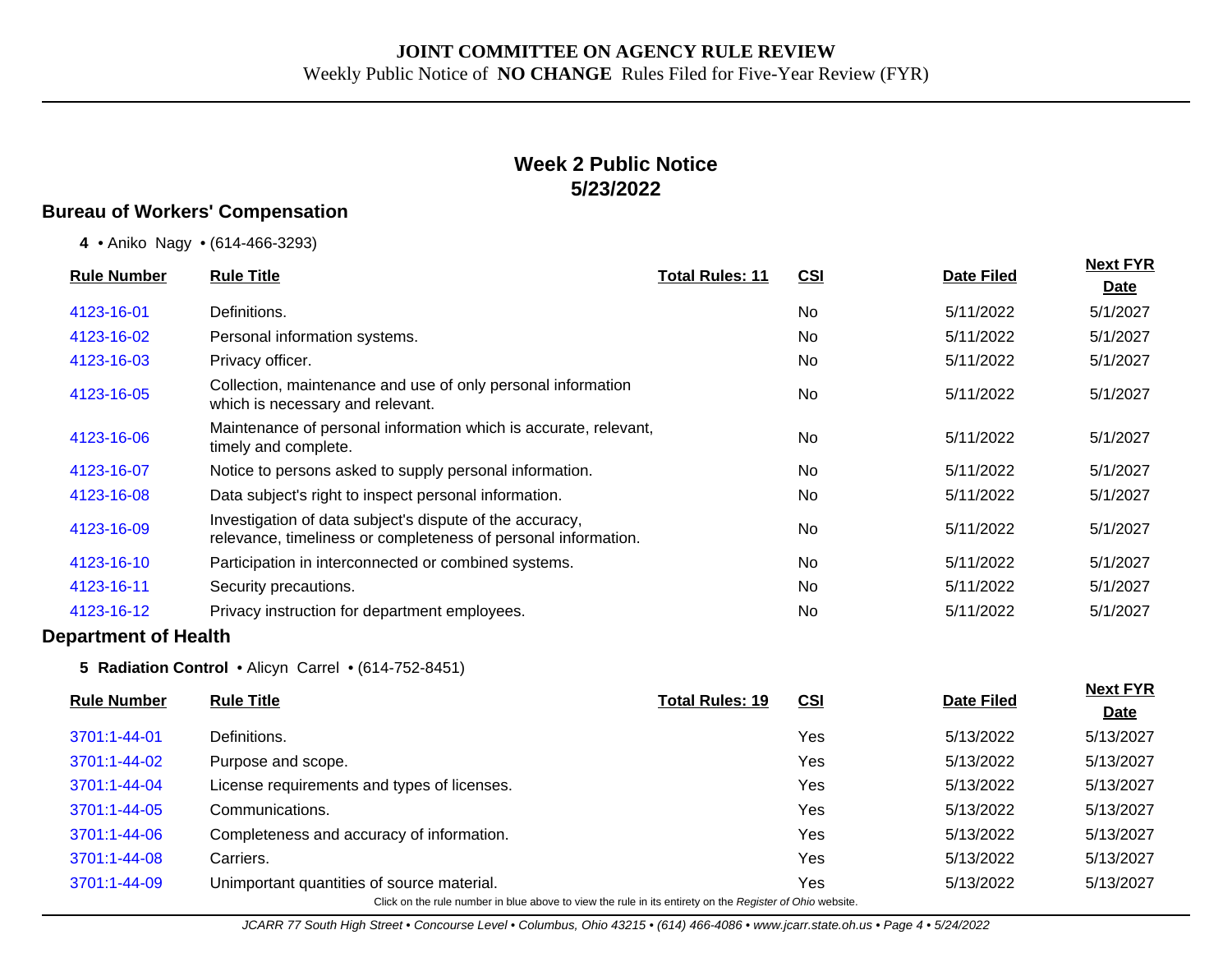| 3701:1-44-11       | General license to receive title to source or byproduct material.                                                                                                                                                       |                        | Yes        | 5/13/2022         | 5/13/2027                      |
|--------------------|-------------------------------------------------------------------------------------------------------------------------------------------------------------------------------------------------------------------------|------------------------|------------|-------------------|--------------------------------|
| 3701:1-44-13       | General license for use of certain industrial products or devices.                                                                                                                                                      |                        | Yes        | 5/13/2022         | 5/13/2027                      |
| 3701:1-44-15       | General requirements for issuance of specific licenses.                                                                                                                                                                 |                        | Yes        | 5/13/2022         | 5/13/2027                      |
| 3701:1-44-16       | Special requirements for issuance of specific licenses.                                                                                                                                                                 |                        | Yes        | 5/13/2022         | 5/13/2027                      |
| 3701:1-44-17       | Conditions of specific licenses issued pursuant to rule<br>3701:1-44-16 of the Administrative Code.                                                                                                                     |                        | Yes        | 5/13/2022         | 5/13/2027                      |
| 3701:1-44-18       | Financial assurance and recordkeeping for decommissioning.                                                                                                                                                              |                        | Yes        | 5/13/2022         | 5/13/2027                      |
| 3701:1-44-22       | Reporting requirements.                                                                                                                                                                                                 |                        | Yes        | 5/13/2022         | 5/13/2027                      |
| 3701:1-44-23       | Records.                                                                                                                                                                                                                |                        | Yes        | 5/13/2022         | 5/13/2027                      |
| 3701:1-44-24       | Effluent monitoring reporting requirements.                                                                                                                                                                             |                        | Yes        | 5/13/2022         | 5/13/2027                      |
| 3701:1-44-25       | Inalienability of licenses.                                                                                                                                                                                             |                        | Yes        | 5/13/2022         | 5/13/2027                      |
| 3701:1-44-26       | Requirements for license to initially transfer source material<br>for use under the 'small quantities of source material' general<br>license.                                                                           |                        | Yes        | 5/13/2022         | 5/13/2027                      |
| 3701:1-44-27       | Conditions of licenses to initially transfer source material for use<br>under the "small quantities of source material" general license:<br>quality control, labeling, safety instructions, and records and<br>reports. |                        | Yes        | 5/13/2022         | 5/13/2027                      |
|                    | <b>Environmental Review Appeals Commission</b>                                                                                                                                                                          |                        |            |                   |                                |
|                    | 6 • Julie A. Slane • (614-466-8950)                                                                                                                                                                                     |                        |            |                   |                                |
| <b>Rule Number</b> | <b>Rule Title</b>                                                                                                                                                                                                       | <b>Total Rules: 29</b> | <b>CSI</b> | <b>Date Filed</b> | <b>Next FYR</b><br><b>Date</b> |
| 3746-5-01          | Parties to an appeal.                                                                                                                                                                                                   |                        | No         | 5/9/2022          | 4/21/2027                      |
| 3746-5-02          | Denomination of parties.                                                                                                                                                                                                |                        | No         | 5/9/2022          | 4/21/2027                      |
| 3746-5-03          | Filing the notice of appeal.                                                                                                                                                                                            |                        | <b>No</b>  | 5/9/2022          | 4/21/2027                      |
| 3746-5-04          | Contents of the notice of appeal.                                                                                                                                                                                       |                        | <b>No</b>  | 5/9/2022          | 4/21/2027                      |

Click on the rule number in blue above to view the rule in its entirety on the Register of Ohio website.

[3746-5-06](http://www.registerofohio.state.oh.us/jsps/publicdisplayrules/processPublicDisplayRules.jsp?entered_rule_no=3746-5-06&doWhat=GETBYRULENUM&raID=0) Amendment of notice of appeal. Amendment of notice of appeal. According to the Structure of the Structure of Amendment of notice of appeal. [3746-5-07](http://www.registerofohio.state.oh.us/jsps/publicdisplayrules/processPublicDisplayRules.jsp?entered_rule_no=3746-5-07&doWhat=GETBYRULENUM&raID=0) Joinder. No 5/9/2022 4/21/2027 [3746-5-08](http://www.registerofohio.state.oh.us/jsps/publicdisplayrules/processPublicDisplayRules.jsp?entered_rule_no=3746-5-08&doWhat=GETBYRULENUM&raID=0) Intervention. No 5/9/2022 4/21/2027 [3746-5-09](http://www.registerofohio.state.oh.us/jsps/publicdisplayrules/processPublicDisplayRules.jsp?entered_rule_no=3746-5-09&doWhat=GETBYRULENUM&raID=0) Consolidation of proceedings. No 5/9/2022 4/21/2027 [3746-5-10](http://www.registerofohio.state.oh.us/jsps/publicdisplayrules/processPublicDisplayRules.jsp?entered_rule_no=3746-5-10&doWhat=GETBYRULENUM&raID=0) Substitution of parties. No 5/9/2022 4/21/2027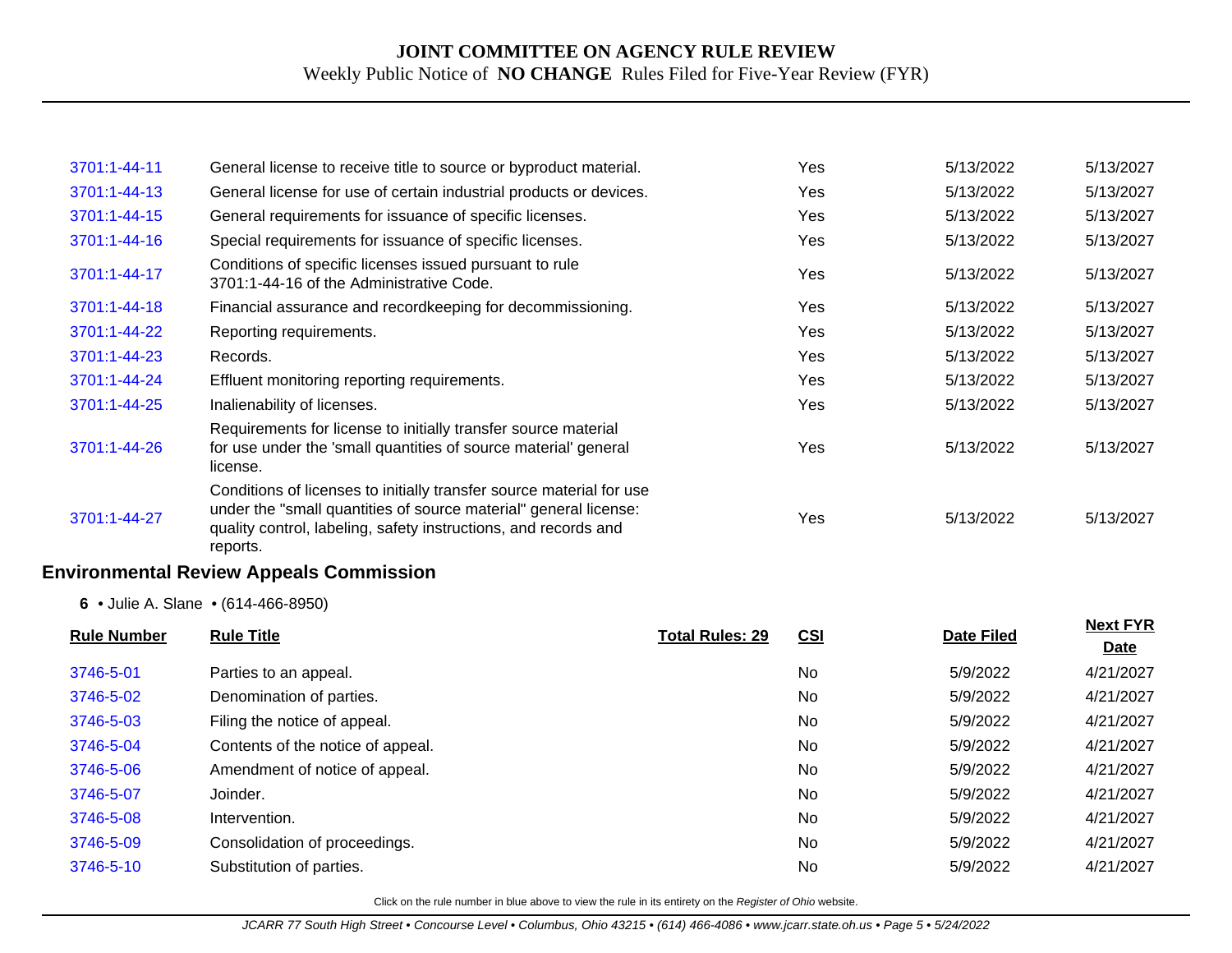| 3746-5-11          | Answer to the notice of appeal.                    |                        | <b>No</b>  | 5/9/2022          | 4/21/2027                      |
|--------------------|----------------------------------------------------|------------------------|------------|-------------------|--------------------------------|
| 3746-5-12          | Appearances and withdrawals.                       |                        | <b>No</b>  | 5/9/2022          | 4/21/2027                      |
| 3746-5-13          | Certification of record to the commission.         |                        | <b>No</b>  | 5/9/2022          | 4/21/2027                      |
| 3746-5-14          | Record address.                                    |                        | No         | 5/9/2022          | 4/21/2027                      |
| 3746-5-15          | Designation of lead counsel.                       |                        | <b>No</b>  | 5/9/2022          | 4/21/2027                      |
| 3746-5-16          | Filing and service of documents.                   |                        | <b>No</b>  | 5/9/2022          | 4/21/2027                      |
| 3746-5-17          | Requirement for signature.                         |                        | <b>No</b>  | 5/9/2022          | 4/21/2027                      |
| 3746-5-18          | Electronic filing.                                 |                        | <b>No</b>  | 5/9/2022          | 4/21/2027                      |
| 3746-5-19          | Computation of time.                               |                        | <b>No</b>  | 5/9/2022          | 4/21/2027                      |
| 3746-5-20          | Extension of time for filings.                     |                        | <b>No</b>  | 5/9/2022          | 4/21/2027                      |
| 3746-5-21          | Stays.                                             |                        | <b>No</b>  | 5/9/2022          | 4/21/2027                      |
| 3746-5-22          | Expedited stays.                                   |                        | <b>No</b>  | 5/9/2022          | 4/21/2027                      |
| 3746-5-23          | Bonds.                                             |                        | <b>No</b>  | 5/9/2022          | 4/21/2027                      |
| 3746-5-24          | Prehearing conference.                             |                        | <b>No</b>  | 5/9/2022          | 4/21/2027                      |
| 3746-5-25          | Form of motions, memoranda, and other filings.     |                        | <b>No</b>  | 5/9/2022          | 4/21/2027                      |
| 3746-5-26          | Motions.                                           |                        | <b>No</b>  | 5/9/2022          | 4/21/2027                      |
| 3746-5-27          | Format of briefs.                                  |                        | <b>No</b>  | 5/9/2022          | 4/21/2027                      |
| 3746-5-28          | Issue briefing.                                    |                        | <b>No</b>  | 5/9/2022          | 4/21/2027                      |
| 3746-5-29          | View of premises.                                  |                        | No         | 5/9/2022          | 4/21/2027                      |
| 3746-5-30          | Dismissal of actions.                              |                        | <b>No</b>  | 5/9/2022          | 4/21/2027                      |
|                    | 7 • Julie A. Slane • (614-466-8950)                |                        |            |                   |                                |
| <b>Rule Number</b> | <b>Rule Title</b>                                  | <b>Total Rules: 16</b> | <b>CSI</b> | <b>Date Filed</b> | <b>Next FYR</b><br><b>Date</b> |
| 3746-1-01          | Definitions: General.                              |                        | No         | 5/9/2022          | 4/21/2027                      |
| 3746-3-01          | Power of the commission to issue rules: procedure. |                        | <b>No</b>  | 5/9/2022          | 4/21/2027                      |
| 3746-3-02          | Regulations; scope.                                |                        | No         | 5/9/2022          | 4/21/2027                      |
| 3746-3-03          | Quorum.                                            |                        | <b>No</b>  | 5/9/2022          | 4/21/2027                      |
| 3746-3-04          | Case file.                                         |                        | <b>No</b>  | 5/9/2022          | 4/21/2027                      |
| 3746-3-05          | Registry.                                          |                        | <b>No</b>  | 5/9/2022          | 4/21/2027                      |
| 3746-3-06          | Trade secrets.                                     |                        | No         | 5/9/2022          | 4/21/2027                      |
|                    |                                                    |                        |            |                   |                                |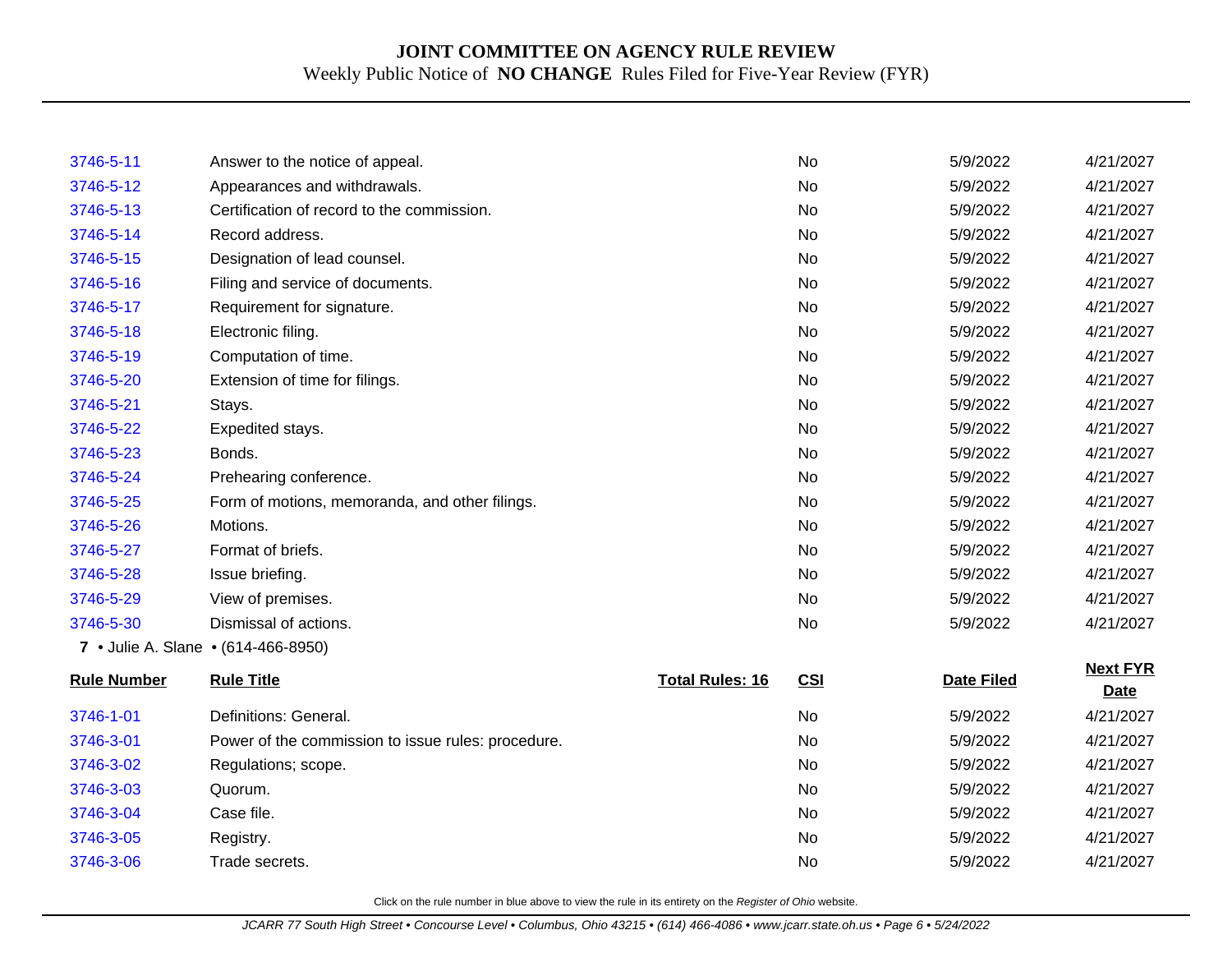| 3746-3-07          | The secretary to the commission: duties.                                                                             |                       | <b>No</b> | 5/9/2022          | 4/21/2027                      |
|--------------------|----------------------------------------------------------------------------------------------------------------------|-----------------------|-----------|-------------------|--------------------------------|
| 3746-3-10          | Participation by state employees.                                                                                    |                       | <b>No</b> | 5/9/2022          | 4/21/2027                      |
| 3746-3-11          | Restrictions as to former employees.                                                                                 |                       | <b>No</b> | 5/9/2022          | 4/21/2027                      |
| 3746-3-13          | Business day.                                                                                                        |                       | <b>No</b> | 5/9/2022          | 4/21/2027                      |
| 3746-3-15          | Definitions for accessing confidential personal information.                                                         |                       | No.       | 5/9/2022          | 4/21/2027                      |
| 3746-3-16          | Procedures for accessing confidential personal information.                                                          |                       | <b>No</b> | 5/9/2022          | 4/21/2027                      |
| 3746-3-17          | Valid reasons for accessing confidential personal information.                                                       |                       | No        | 5/9/2022          | 4/21/2027                      |
| 3746-3-18          | Confidentiality statutes.                                                                                            |                       | <b>No</b> | 5/9/2022          | 4/21/2027                      |
| 3746-3-19          | Restricting and logging access to confidential personal<br>information in computerized personal information systems. |                       | No        | 5/9/2022          | 4/21/2027                      |
|                    | <b>Office of Budget and Management</b>                                                                               |                       |           |                   |                                |
|                    | 8 • Emily McDonnell • (614-644-6444)                                                                                 |                       |           |                   |                                |
| <b>Rule Number</b> | <b>Rule Title</b>                                                                                                    | <b>Total Rules: 2</b> | CSI       | <b>Date Filed</b> | <b>Next FYR</b><br><u>Date</u> |
| $126 - 1 - 03$     | Reimbursement of interviewing and relocation expenses.                                                               |                       | No.       | 5/12/2022         | 5/11/2027                      |
| 126-5-01           | Solvency assistance fund.                                                                                            |                       | No        | 5/12/2022         | 5/11/2027                      |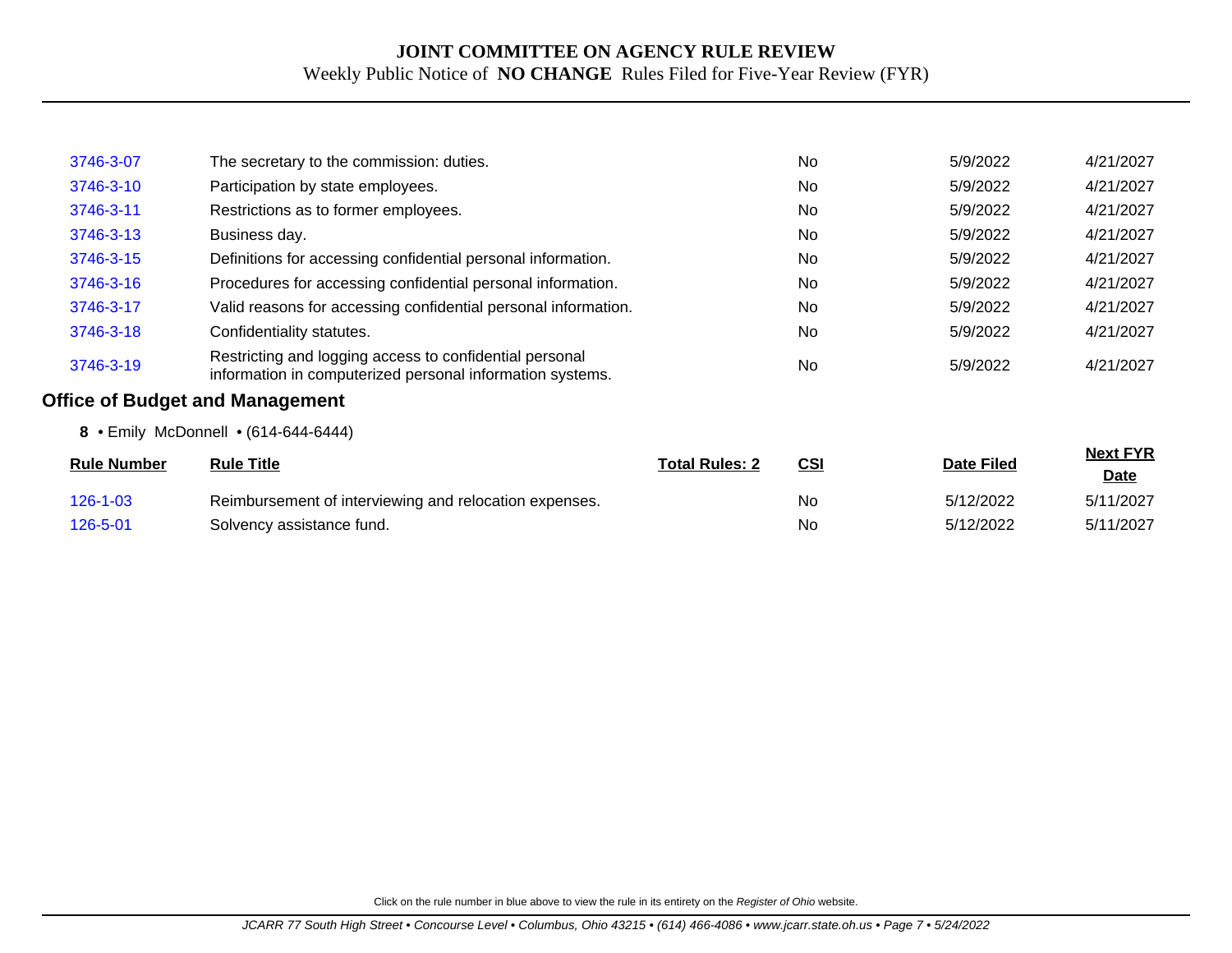## **Week 3 Public Notice 5/23/2022**

#### **Department of Public Safety**

**9 Bureau of Motor Vehicles** • Joseph Kirk • (614-466-5605)

| <b>Rule Number</b> | <b>Rule Title</b>                                                                | <b>Total Rules: 5</b> | <u>CSI</u>     | <b>Date Filed</b> | <b>Next FYR</b><br><b>Date</b> |
|--------------------|----------------------------------------------------------------------------------|-----------------------|----------------|-------------------|--------------------------------|
| 4501:1-7-03        | Assignment of registration periods.                                              |                       | No             | 5/2/2022          | 5/1/2027                       |
| 4501:1-7-04        | Registration and titling of all-purpose vehicles and off-highway<br>motorcycles. |                       | <b>No</b>      | 5/2/2022          | 5/1/2027                       |
| 4501:1-7-08        | Vehicle registration renewal by electronic means.                                |                       | N <sub>0</sub> | 5/2/2022          | 5/1/2027                       |
| 4501:1-7-09        | Multi-year and permanent registration.                                           |                       | <b>No</b>      | 5/2/2022          | 5/1/2027                       |
| 4501:1-7-14        | Collector's vehicles.                                                            |                       | N <sub>0</sub> | 5/2/2022          | 5/1/2027                       |
|                    |                                                                                  |                       |                |                   |                                |

#### **Public Utilities Commission of Ohio**

**10 Utilities** • Angela Hawkins • (614-466-0122)

| <b>Rule Number</b> | <b>Rule Title</b>          | <b>Total Rules: 2</b> | <u>CSI</u> | <b>Date Filed</b> | <b>Next FYR</b><br><u>Date</u> |
|--------------------|----------------------------|-----------------------|------------|-------------------|--------------------------------|
| 4901:1-22-11       | Backup electricity supply. |                       | Yes        | 5/2/2022          | 5/2/2027                       |
| 4901:1-22-13       | Exceptions.                |                       | Yes        | 5/2/2022          | 5/2/2027                       |

#### **State Highway Patrol Retirement System**

**11** • Holly Carr • (614-430-3555)

| <b>Rule Number</b> | <b>Rule Title</b>                                                 | <b>Total Rules: 2</b> | <u>CSI</u> | <b>Date Filed</b> | <b>Next FYR</b><br><u>Date</u> |
|--------------------|-------------------------------------------------------------------|-----------------------|------------|-------------------|--------------------------------|
| 5505-3-03          | Review of eligibility to continue disability retirement benefits. |                       | No         | 5/3/2022          | 5/3/2027                       |
| 5505-5-02          | Prior service credit.                                             |                       | No         | 5/3/2022          | 5/3/2027                       |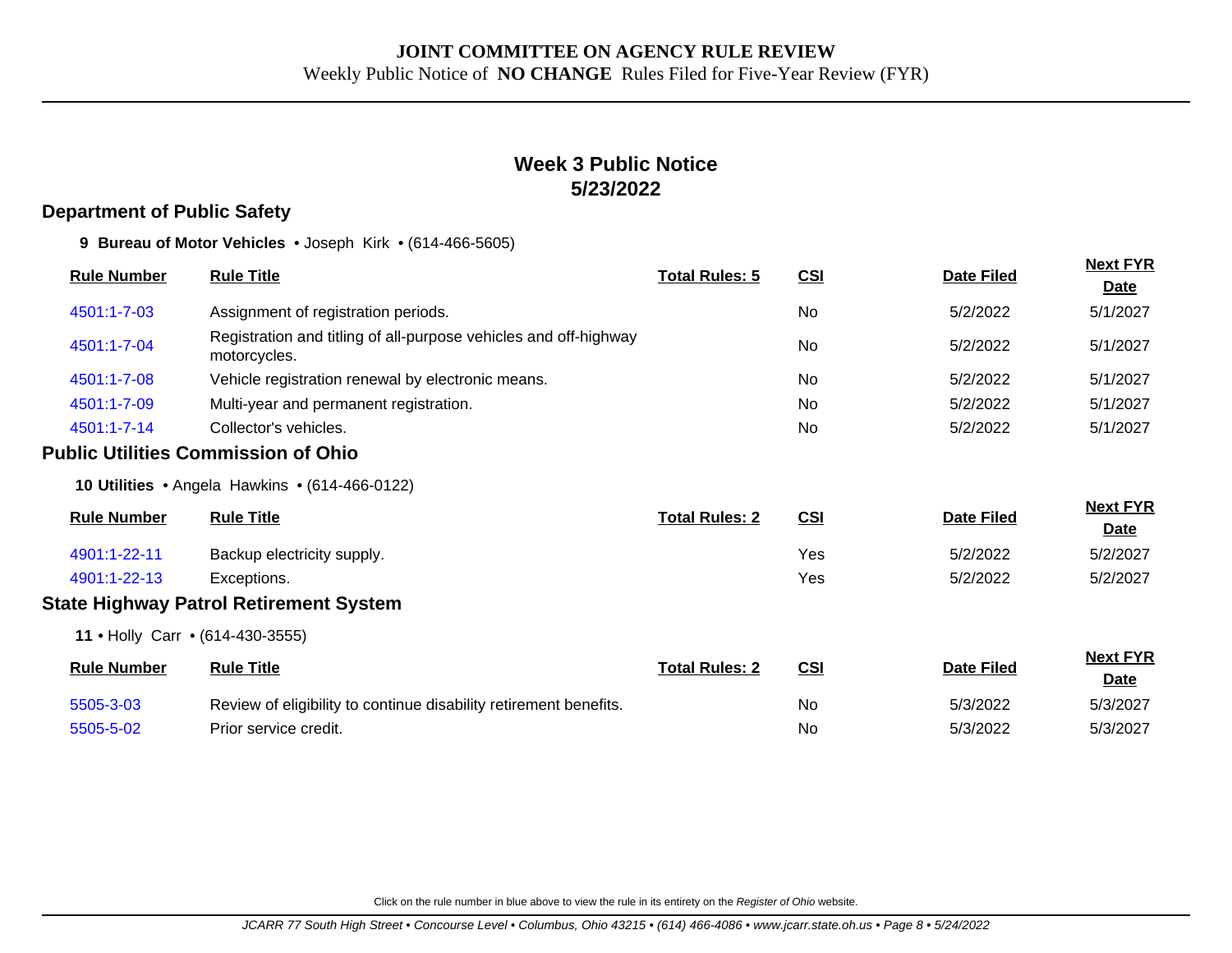## **Week 4 Public Notice 5/23/2022**

#### **Attorney General**

**12 Consumer Protection** • Corey Jordan • (614-387-4269)

| <b>Rule Number</b> | <b>Rule Title</b>                                                         | <b>Total Rules: 10</b> | <u>CSI</u> | <b>Date Filed</b> | <b>Next FYR</b><br><b>Date</b> |
|--------------------|---------------------------------------------------------------------------|------------------------|------------|-------------------|--------------------------------|
| 109:4-3-01         | Construction and purpose of rules; severability; definitions.             |                        | No         | 4/28/2022         | 4/28/2027                      |
| 109:4-3-20         | Refinancing a low rate mortgage.                                          |                        | No         | 4/28/2022         | 4/28/2027                      |
| $109:4-3-21$       | Instructing consumer to ignore information.                               |                        | No         | 4/28/2022         | 4/28/2027                      |
| 109:4-3-22         | Recommending default.                                                     |                        | No         | 4/28/2022         | 4/28/2027                      |
| 109:4-3-24         | Improperly influencing appraiser.                                         |                        | No         | 4/28/2022         | 4/28/2027                      |
| 109:4-3-25         | Debt collection agreements.                                               |                        | No         | 4/28/2022         | 4/28/2027                      |
| 109:4-3-26         | Reasonable, tangible net benefit.                                         |                        | No         | 4/28/2022         | 4/28/2027                      |
| 109:4-3-28         | Unconscionable terms in home mortgage loans.                              |                        | No         | 4/28/2022         | 4/28/2027                      |
| 109:4-3-29         | Distribution and receipt of home mortgage loan informational<br>document. |                        | <b>No</b>  | 4/28/2022         | 4/28/2027                      |
| 109:4-3-30         | Limitation on advance payments.                                           |                        | <b>No</b>  | 4/28/2022         | 4/28/2027                      |

#### **State Board of Registration for Professional Engineers and Surveyors**

**13** • John F. Greenhalge • (614-466-3651)

| <b>Rule Number</b> | <b>Rule Title</b>          | <b>Total Rules: 46</b> | CSI | <b>Date Filed</b> | <b>Next FYR</b> |
|--------------------|----------------------------|------------------------|-----|-------------------|-----------------|
|                    |                            |                        |     |                   | <b>Date</b>     |
| 4733-1-01          | Notice for change of rule. |                        | Yes | 4/25/2022         | 4/25/2027       |
| 4733-1-02          | Name.                      |                        | Yes | 4/25/2022         | 4/25/2027       |
| 4733-1-03          | Headquarters.              |                        | Yes | 4/25/2022         | 4/25/2027       |
| 4733-1-04          | Board seal.                |                        | Yes | 4/25/2022         | 4/25/2027       |
| 4733-3-01          | The chairperson.           |                        | Yes | 4/25/2022         | 4/25/2027       |
| 4733-3-02          | The vice-chairperson.      |                        | Yes | 4/25/2022         | 4/25/2027       |
| 4733-3-03          | The secretary.             |                        | Yes | 4/25/2022         | 4/25/2027       |
| 4733-3-04          | The executive director.    |                        | Yes | 4/25/2022         | 4/25/2027       |
| 4733-3-05          | Vacancies.                 |                        | Yes | 4/25/2022         | 4/25/2027       |
|                    |                            |                        |     |                   |                 |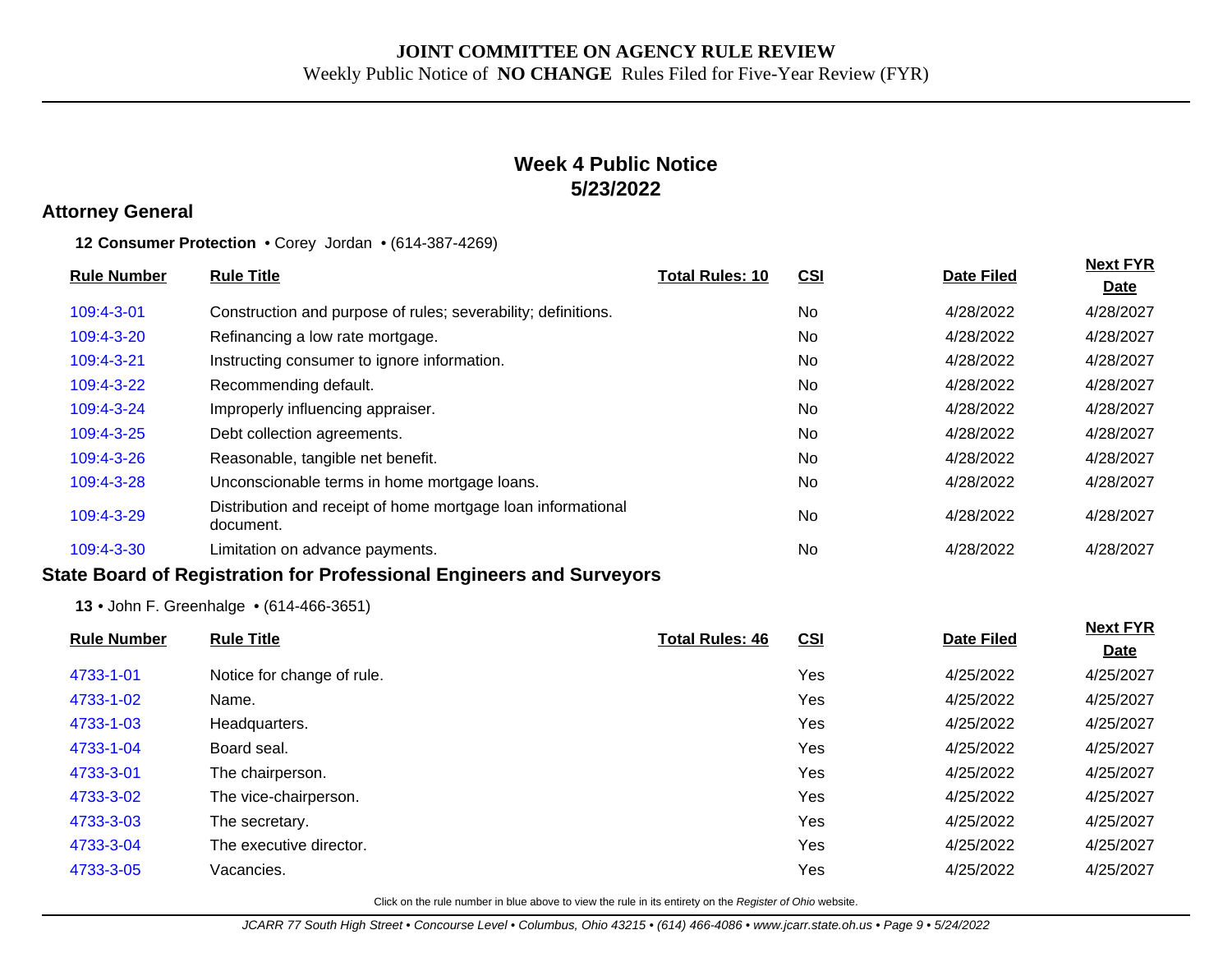| 4733-9-02  |                                                                                                          | Yes | 4/25/2022 | 4/25/2027 |
|------------|----------------------------------------------------------------------------------------------------------|-----|-----------|-----------|
|            | Acceptable engineering experience defined.                                                               |     |           |           |
| 4733-9-05  | Compliance with examination policies and procedures.                                                     | Yes | 4/25/2022 | 4/25/2027 |
| 4733-9-06  | Noncompliant conduct in association with examinations.                                                   | Yes | 4/25/2022 | 4/25/2027 |
| 4733-9-07  | Consequences of noncompliant conduct with examination<br>policies and procedures.                        | Yes | 4/25/2022 | 4/25/2027 |
| 4733-9-08  | Comity applications for noncompliant examinees.                                                          | Yes | 4/25/2022 | 4/25/2027 |
| 4733-17-01 | Form of application.                                                                                     | Yes | 4/25/2022 | 4/25/2027 |
| 4733-19-01 | Application, examination, registration and renewal fees.                                                 | Yes | 4/25/2022 | 4/25/2027 |
| 4733-20-01 | Voluntary certificate ceremony.                                                                          | Yes | 4/25/2022 | 4/25/2027 |
| 4733-21-01 | Certificate of registration.                                                                             | Yes | 4/25/2022 | 4/25/2027 |
| 4733-23-01 | Registrant's seal.                                                                                       | Yes | 4/25/2022 | 4/25/2027 |
| 4733-31-01 | Surveying defined.                                                                                       | Yes | 4/25/2022 | 4/25/2027 |
| 4733-35-01 | Preamble.                                                                                                | Yes | 4/25/2022 | 4/25/2027 |
| 4733-35-02 | Integrity.                                                                                               | Yes | 4/25/2022 | 4/25/2027 |
| 4733-35-03 | Responsibility to the public.                                                                            | Yes | 4/25/2022 | 4/25/2027 |
| 4733-35-04 | Public statements and certifications.                                                                    | Yes | 4/25/2022 | 4/25/2027 |
| 4733-35-05 | Conflict of interest.                                                                                    | Yes | 4/25/2022 | 4/25/2027 |
| 4733-35-06 | Solicitation of employment.                                                                              | Yes | 4/25/2022 | 4/25/2027 |
| 4733-35-07 | Improper conduct.                                                                                        | Yes | 4/25/2022 | 4/25/2027 |
| 4733-35-08 | Other jurisdiction.                                                                                      | Yes | 4/25/2022 | 4/25/2027 |
| 4733-35-09 | Records.                                                                                                 | Yes | 4/25/2022 | 4/25/2027 |
| 4733-37-02 | Research and investigation.                                                                              | Yes | 4/25/2022 | 4/25/2027 |
| 4733-37-06 | Descriptions.                                                                                            | Yes | 4/25/2022 | 4/25/2027 |
| 4733-37-07 | Subdivisions.                                                                                            | Yes | 4/25/2022 | 4/25/2027 |
| 4733-38-01 | Preamble.                                                                                                | Yes | 4/25/2022 | 4/25/2027 |
| 4733-38-02 | Research and investigation.                                                                              | Yes | 4/25/2022 | 4/25/2027 |
| 4733-38-03 | Monumentation.                                                                                           | Yes | 4/25/2022 | 4/25/2027 |
| 4733-38-04 | Measurement specifications.                                                                              | Yes | 4/25/2022 | 4/25/2027 |
| 4733-38-05 | Mortgage location survey plat.                                                                           | Yes | 4/25/2022 | 4/25/2027 |
| 4733-39-01 | Preamble.                                                                                                | Yes | 4/25/2022 | 4/25/2027 |
| 4733-39-02 | Definitions.                                                                                             | Yes | 4/25/2022 | 4/25/2027 |
|            | Click on the rule number in blue above to view the rule in its entirety on the Register of Ohio website. |     |           |           |

JCARR 77 South High Street • Concourse Level • Columbus, Ohio 43215 • (614) 466-4086 • www.jcarr.state.oh.us • Page 10 • 5/24/2022